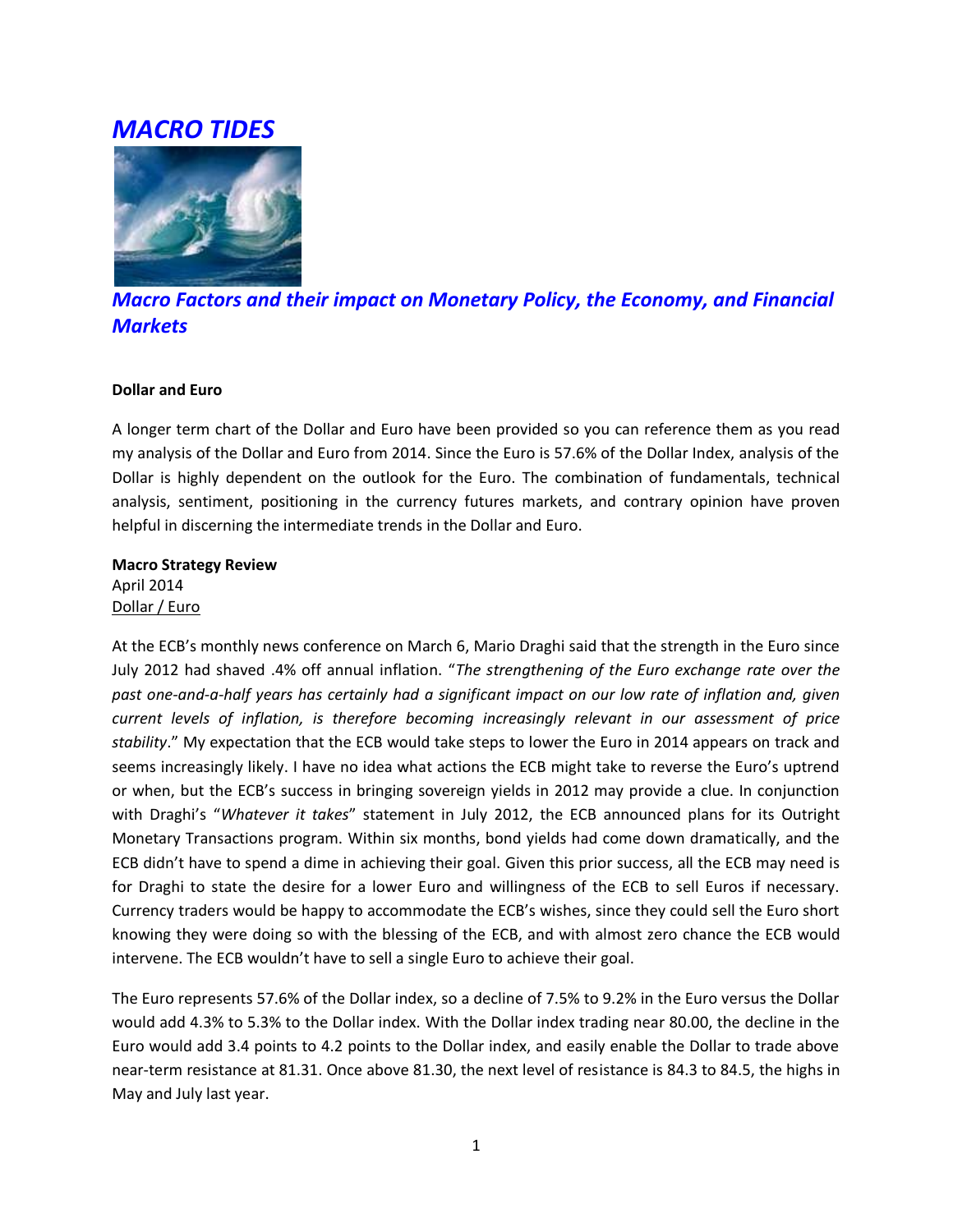**Macro Strategy Review** June 2014 Dollar / Euro

After the ECB's meeting on May 8, Mario Draghi said, "*The ECB's governing council is comfortable to easing policy at their meeting in early June*." He also reiterated the connection between the Euro and the low rate of inflation. "*The strengthening of the exchange rate in the context of low inflation is a cause for serious concern*."

It appears currency traders have gotten the message, since the Euro peaked on May 8 at 139.93. As I discussed in April, the 50% retracement of the decline from the July 2008 high of 160.38 to the low in June 2010 at 118.77 was 139.57. The May 8 peak was just .46 from a perfect 50% retracement, which technically is significant. During the week of May 9, the Euro posted a weekly key reversal when it made a higher high, lower low than the previous week, and closed lower. In fact, the May 9 weekly reversal encompassed the three prior weeks, which adds to its importance. This is another technical indication that the trend in the Euro versus the Dollar has turned down. This is one of those times when the fundamentals and the technicals are aligned, which should increase the probabilities that my forecast of a decline in the Euro is on target. As I wrote in the May MSR, "*Shorting the Euro has the potential to result in a profitable trade over the next year*." From a risk management point of view, a stop on a short trade should be either just above the May 8 high or pennies below it.

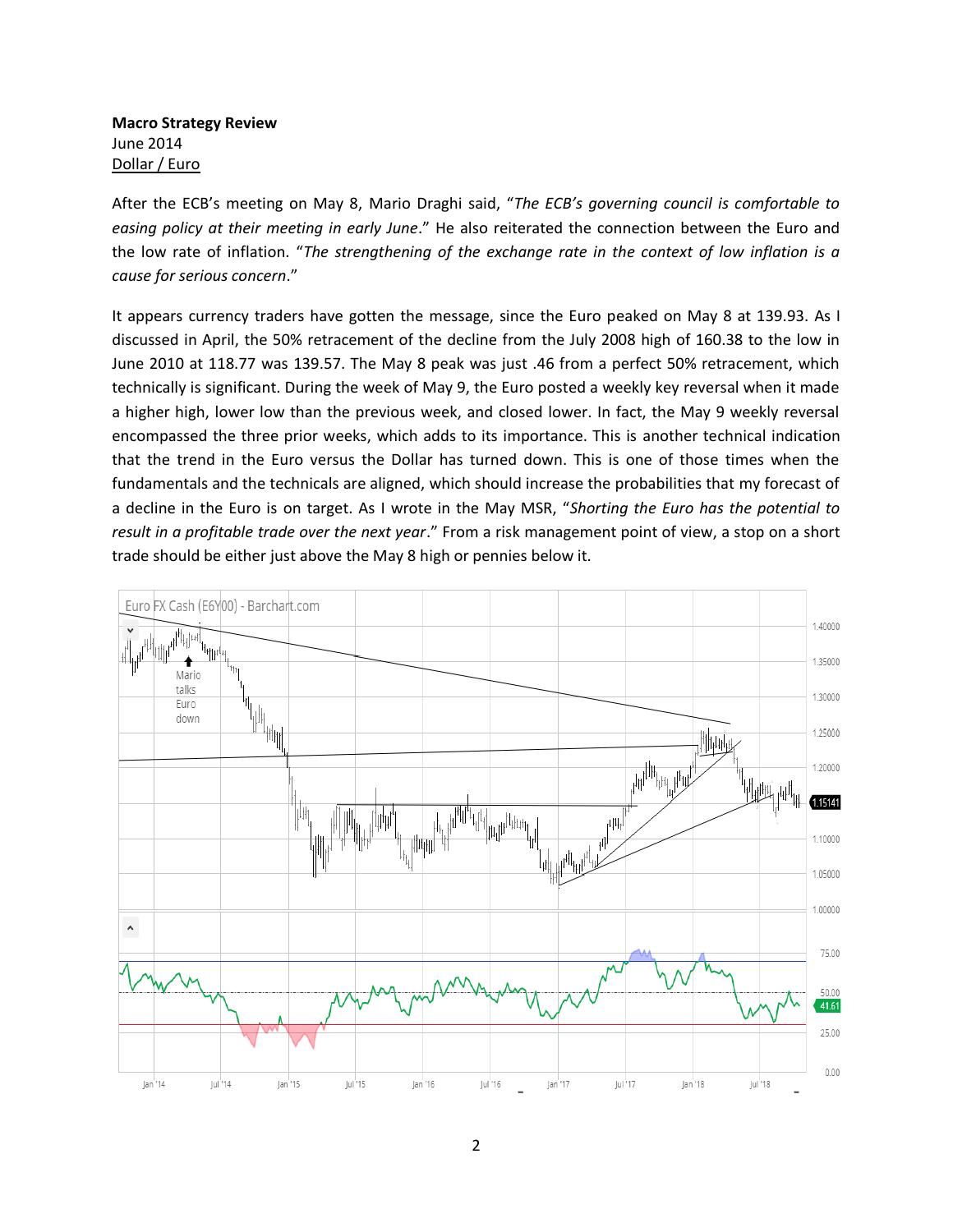#### **Macro Strategy Review**

October 2014 Dollar

#### **The Return of the Almighty Dollar and Deflation**

Between July 2001 and March 2008, the Dollar index fell from 121.29 to 70.69, or 50.6 points. A .382% retracement (a common Fibonacci rebound from a large decline) of the 50.6 point decline would be 19.33 points and targeted a rally to 90.01. This target is just above the highs of 89.25 in November 2008, 89.71 in March 2009 and 88.80 in June 2010. The price range of 88.80 to 90.00 is likely to attract the Dollar index like a magnet in coming months. Should the Dollar index reach this range, as we expect it will the odds of it breaking out above the range are good. The Dollar has already tested this zone three times, so a breakout after a fourth attempt should be a near certainty. The 50% retracement of the Dollar's 50.6 point plunge from 2002 to 2008 would target 95.99, and a 61.8% rebound (another common Fibonacci rebound from a large decline) would suggest a possible high of 101.97. I like the higher target for two reasons. After breaking through serious resistance at 89.00-90.00, a rally to just 95.99 seems too small, whereas a pop to 100-101.97 is a more appropriate follow through. Finally, if I am correct about the Euro Zone's extended economic malaise, the Euro will need to decline significantly from current levels.



#### **Macro Strategy Review**

January 2015 Dollar / Euro

The Euro is coming down to an area of chart support near 120.00 that would normally invite the covering of short positions. I believe that the long term and larger problems facing the Eurozone economy are structural and beyond the reach of monetary policy. However, the ECB has no other option than to further devalue the Euro to boost inflation and hopefully lift growth through more exports. As I wrote in the May MSR when the Euro was 138.00, "*Shorting the Euro has the potential of being a profitable trade over the next year*." It has and will likely continue to be in 2015, since I think the Euro could fall to 100.00 over the next twelve to fifteen months.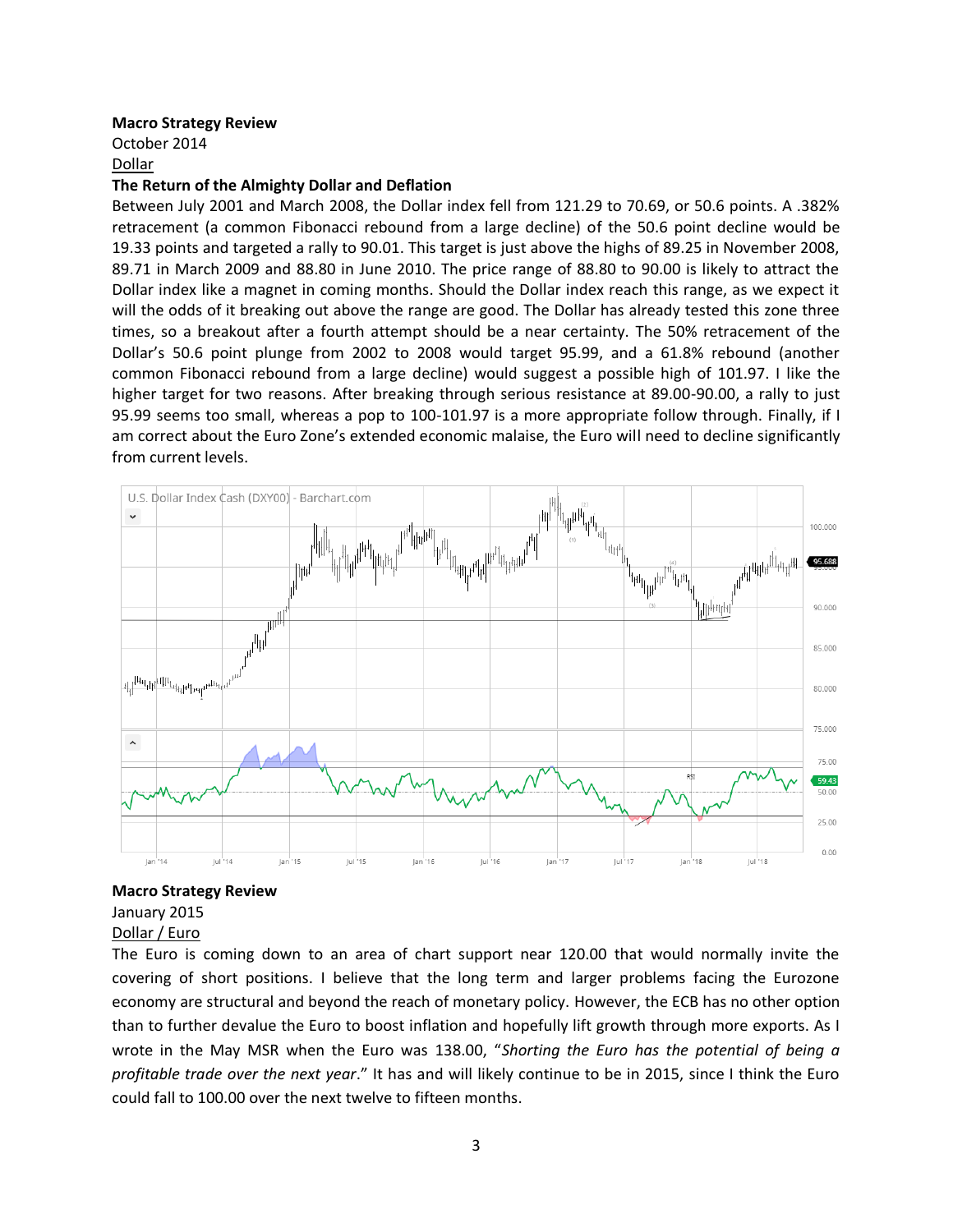#### **Macro Strategy Review**

May 2015 Dollar / Euro

When the Euro was trading above 138.00, I suggested shorting the Euro in the May 2014 MSR. In last month's MSR I said that from a money management perspective, it seemed reasonable to cover a portion of the short position if the Euro dropped under 1.0650. On April 13 and 14, the Euro did trade under 106.50.

The Dollar peaked on March 13 at 100.38 just shy of my long term target of 101.00-10200. Last month I thought the Dollar had entered a consolidation / corrective period that could last two to four months and include a great deal of choppy trading. After a fair amount of choppiness, the Dollar traded as high as 100.27 on April 13, which coincided with the Euro falling under 106.50. As this is being written on April 24, the Dollar is trading at 97.18. I still think a decline to 92.60 to 94.77 is likely, before another Dollar rally takes hold. (The Dollar fell to 92.52 in August 2015)

#### **Macro Strategy Review**

## October 2015

#### Dollar / Euro

In the April MSR I thought the Dollar index had entered a consolidation / corrective period that would include a fair amount of choppy trading. I thought the Dollar index would decline to 92.60 – 94.77 from the mid-March high of 100.38, before another rally took hold. In the July MSR I revised my downside range to 90.20 – 93.30, and thought a decline into this range would complete the correction that commenced after the mid-March high. The Dollar reached a low of 92.52 on August 24, before reversing higher. As noted previously, I expected the Dollar to rally above 100.38 in coming months. My guess is that the Dollar index can reach 103.00 to 106.00 in coming months.

In the May 2014 MSR I suggested shorting the Euro when it was trading above 138.000. In the April 2015 MSR I suggested covering a portion of the short position when the Euro traded under 106.500, which it did in mid-April. In the July 2015 MSR, I thought the Euro would exceed the 1.1472 high it recorded on May 15, and rally to 1.170-1.185. I thought a rally to 1.170-1.185 would complete the countertrend rally from the mid-March low. I suggested using a portion of the short trade that was covered below 1.0650, to re-short the Euro above 1.170. On August 24, the Euro traded above 1.170, before reversing lower. I would use 1.1575 as a stop on that portion of the short trade. I think the Euro will at least fall below its March 2015 low, before a significant rally is likely. (The Euro fell to 1.0352 in December 2016)

## **Macro Tides**

## February 2016

## Dollar

Based on the longer term chart of the Dollar index, I do not think the Dollar has topped. Since the low in March 2008, the pattern in the Dollar suggests that the Dollar has completed wave (1) up in November 2008, a corrective wave (2) in April 2011, and since May 2014, has been moving higher in wave (3). Wave (3) has been subdividing and appears to have completed wave 1 in July 2012, wave 2 at the low in October 2013, with the high in March 2015 representing wave 3 of (3). Since that high, the Dollar has been chopping sideways in wave 4. Once wave 4 is complete, the Dollar index should rally to a higher high above last March, and potentially run to 103.00 to 106.00 in wave 5 of (3).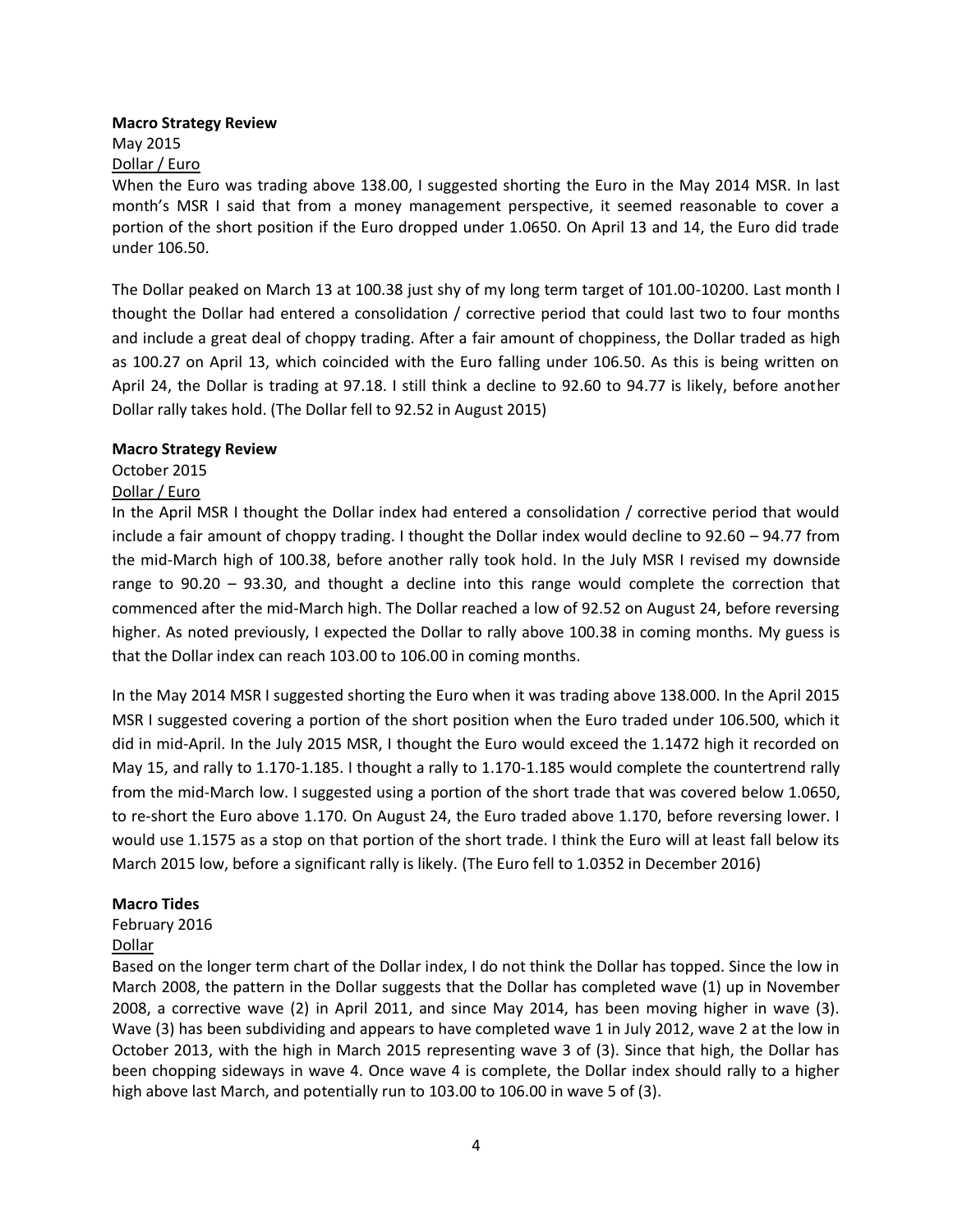(Chart February 9, 2007 – February 24, 2016)



#### **Macro Tides**

May 2016 Dollar

As discussed in the May 2 *Weekly Technical Review*, I thought the Dollar would bottom between 92.00 and 93.00 in the first half of May. "*The price pattern has, or is close to, completing a big A, B, C correction of the Dollar's 21 point move up from its low of 79.00 in May 2014*." Based on how the Dollar traded on Tuesday May 3, the low may have occurred. From a high of 100.39 in March 2015, the Dollar dropped to 92.62 on August 24 (Wave A), before rebounding to



100.51 on December 2 (Wave B). The Dollar then dropped to 91.88 last Tuesday before reversing and closing at 92.93. This appears to be the end of Wave C.

#### **Macro Tides**

January 9, 2017 Dollar

In a May 2016 interview on CNBC, candidate Trump provided his view of the Dollar. "*I love the concept of a strong Dollar, and in many respects obviously I like a strong Dollar. While there are certain benefits, it sounds better to have a strong Dollar than in actuality it is*." This statement provides a valuable insight as to how Trump might respond if the Dollar continues to increase in value in 2017. It suggests that Trump might not hesitate to talk the Dollar down, if he thinks it will help improve U.S. trade competitiveness and bring jobs back to the U.S.

The Dollar has rallied strongly in the wake of the election, the Federal Reserve's decision to increase the Fed funds rate, and the Fed's forecast of an additional three rate increases during 2017. The consensus of strategists is that the Dollar will continue to rally in coming months. Surveys of currency traders have recently indicated that more than 90% of traders are bullish the Dollar, which means they have already bought the Dollar. The last two times bullish sentiment toward the Dollar exceeded 90% was in March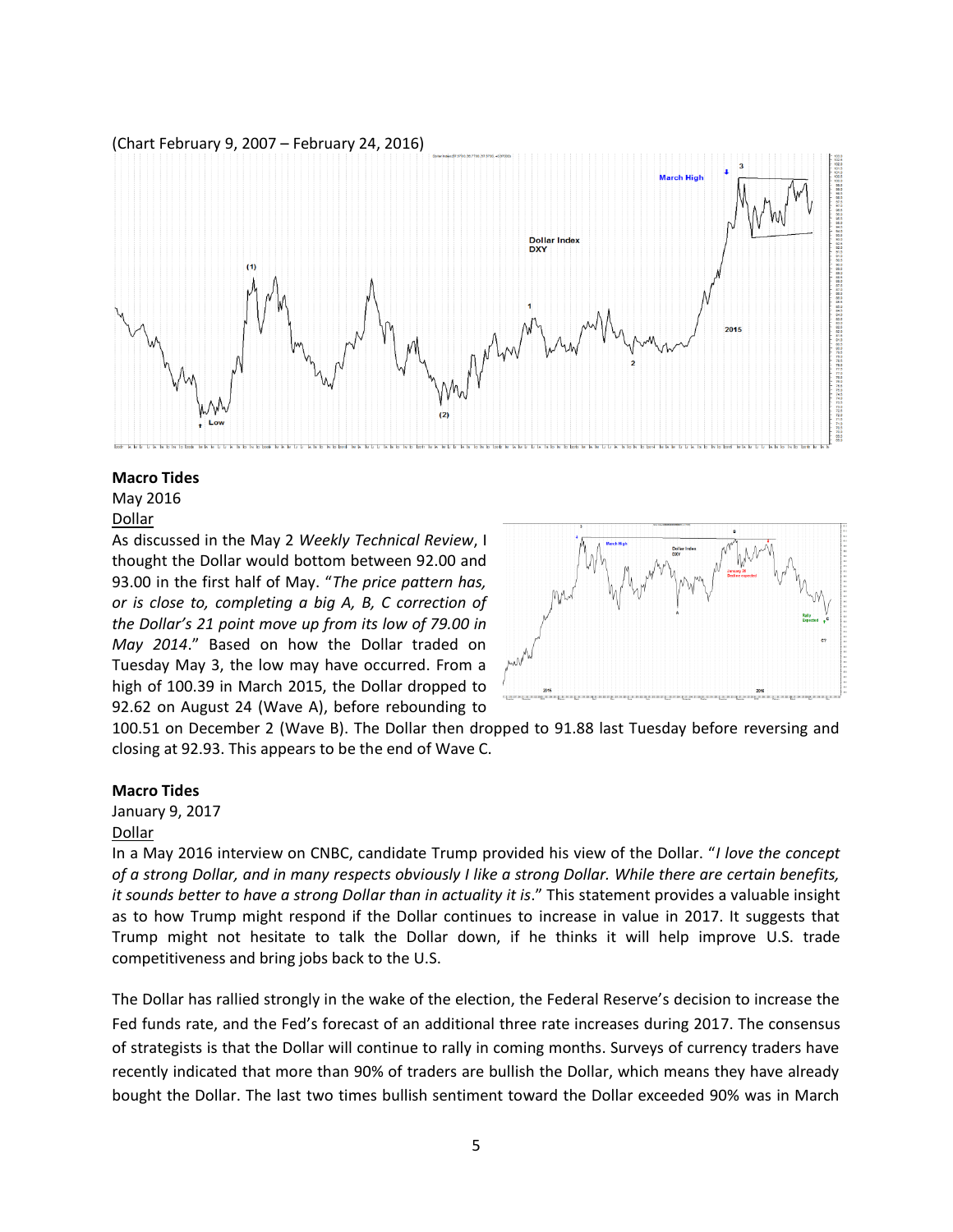2015 and January 2016. The Dollar subsequently declined by more than 7% in the months following these two periods of ebullience. As I wrote in the November 28, 2016 Weekly Technical Review (WTR), "*Although the Dollar may push modestly higher going into the Fed meeting or year end, the next bigger move is likely to be down."* In the December 19 WTR I noted "*that the Dollar had pushed to a new high after the Fed's forecast of three rate hikes in 2017, but the Dollar's RSI was negatively diverging. This suggests the upward momentum is beginning to wane. With year-end right around the corner, the Dollar may hold up or push slightly higher. But with so many bulls (over 90%) and momentum showing signs of fatigue, a reversal in the Dollar is coming, which is likely to bring the Dollar down to 100.00 at a minimum*." The Dollar pushed to a new intra-day high of 103.82 on January 3 and closed at 101.38 on January 5, a decline of -2.35% in less than 3 days.

#### **Macro Tides**

January 9, 2017

## Dollar

In the January issue of Macro Tides, I discussed Trump's view of the Dollar and suggested that Trump might not hesitate to talk the Dollar down sometime in 2017. The only surprise is that he didn't even wait until he was in office to do it. In an interview with the Wall Street Journal published on January 17, he described the Dollar as "*too strong*." He also said the U.S. might need to "*get the Dollar down*" if a change in tax policy pushes it up. "*Having a strong Dollar has certain advantages, but it has a lot of disadvantages*."

#### **Weekly Technical Review August 21, 2017**

## Dollar

Ideally, the Dollar will post a lower low so that a divergence can form in its RSI. This seems increasingly likely given the nature of the Dollar's rebound from the low at 92.548. From a trading perspective, taking a small long position in the Dollar (1/4 or 1/3) if it drops below 92.93 is appropriate. The low in May 2016 was 91.92 so the risk is about 1%. Adding (1/4 or 1/3) on a decline below the 92.54 low makes sense since there should be an RSI divergence. The Dollar has declined by more than 10% since January, so a rally of at least 3% to 4% is coming.

## **Weekly Technical Review August 21, 2017**

## Dollar

Technically, the Dollar has done everything that was expected by falling below 91.88 and posting a new low that was unconfirmed by the Dollar's RSI. Based on the instructions I provided, buying a 1/3 position when the Dollar dropped below 92.93, 1/3 below 92.54, and 1/3 below 91.88, the average cost is 92.44. For now, a stop on a close below 91.50 is recommended.

## **Macro Tides**

September 6, 2017

## Dollar

I am a big fan of using contrary opinion in helping identify lows and highs in various markets. The contrary opinion trade for the Dollar is to look for a rally since the short position in Dollar futures is the highest in years, as most traders expect the downtrend in the Dollar to continue.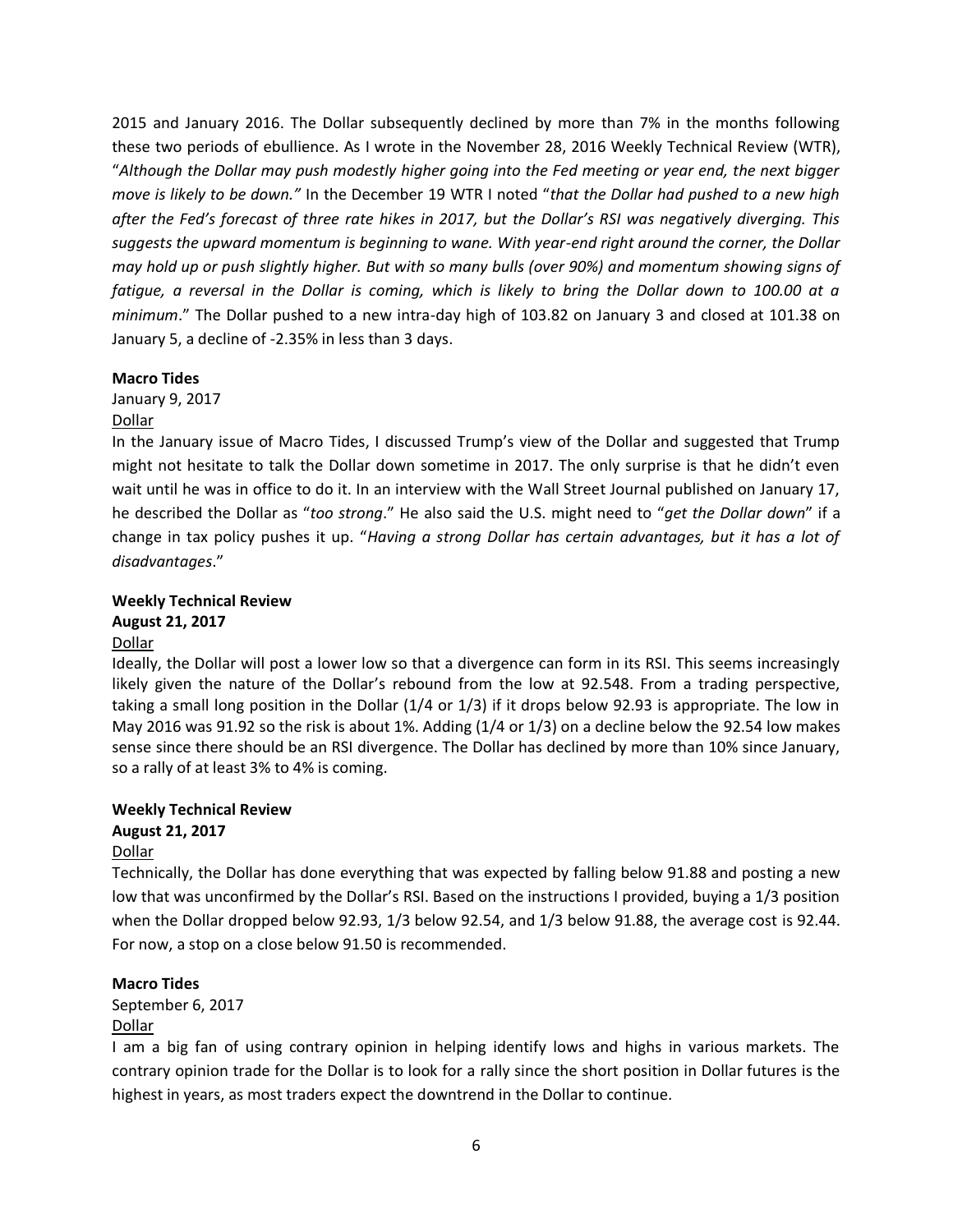## **Weekly Technical Review November 13, 2017**

#### Dollar

The Dollar index broke out of an inverse head and shoulders pattern on October 26, rallied to 95.15, and then pulled back to test the breakout when it fell to 94.258 on Friday. The breakout generated a measured move to 96.00 and maybe 97.00. Based on instructions, traders are long the Dollar index from 92.44 and should use a close below 93.80 as a stop.

#### **Weekly Technical Review November 20, 2017**

## Dollar

As discussed in recent weeks, the Dollar index broke out of an inverse head and shoulders pattern on October 26. The breakout generated a measured move to 96.00 and maybe 97.00. Once a market average like the Dollar or the S&P 500 breaks out of an inverse head and shoulders, the one thing it is not supposed to do is fall below the neckline of the pattern. On November 14, the Euro rallied strongly on good GDP reports from Germany, Italy, and France which caused the Dollar to fall below the neckline at 94.20. Based on the decline below the neckline, I sold my position in the Dollar ETF (UUP) at \$24.43 after buying it on August 29 at \$23.83. Based on WTR instructions, traders were long the Dollar cash index from 92.44 and told to use a close below 93.80 as a stop, which triggered on Friday when the Dollar cash closed at 93.66.

#### **Macro Tides**

## February 5, 2018

#### Dollar

Markets often don't reward logic. Since January 3, 2017 the Dollar Index has declined by 13% even though the Federal Reserve has increased the federal funds rate by 75 basis points and is expected to raise it by another .25% at its March meeting. A big rally in the Dollar could certainly upset the apple cart and lead to an unexpected correction in global equity markets. Sentiment is quite negative the Dollar especially after Mnuchin's comments. Technically, the Dollar still needs more time and will probably make a lower low in coming weeks as the Euro is making its high. Prior to the Dollar's rally in September and October 2017, the Dollar made an initial low in August, bounced, and then recorded a lower low in early September. I expect something similar will unfold in coming weeks which would provide technical evidence that the down trend was nearing an end. As discussed in January, the repatriation of overseas profits could provide the Dollar a lift starting in the second quarter and beyond.

#### **Macro Tides**

## March 4, 2018

#### Dollar

If the Euro declines in coming months the Dollar Index will rally since the Euro comprises 57.6% of the Dollar. The recent low was 88.25 (cash) and could be retested amid trade discussions that include retaliatory actions by other countries in response to U.S. steel and aluminum tariffs. Once the top in the Euro is confirmed, the Dollar chart suggests a rally to near 95.00 is possible in coming months. This would represent an increase of almost 8.0% from its low at 88.25. A Dollar rally of this magnitude could prove a headwind for U.S. stocks, some commodities, and Emerging Markets, especially if Treasury rates breakout before Labor Day and are joined by higher rates in Europe.